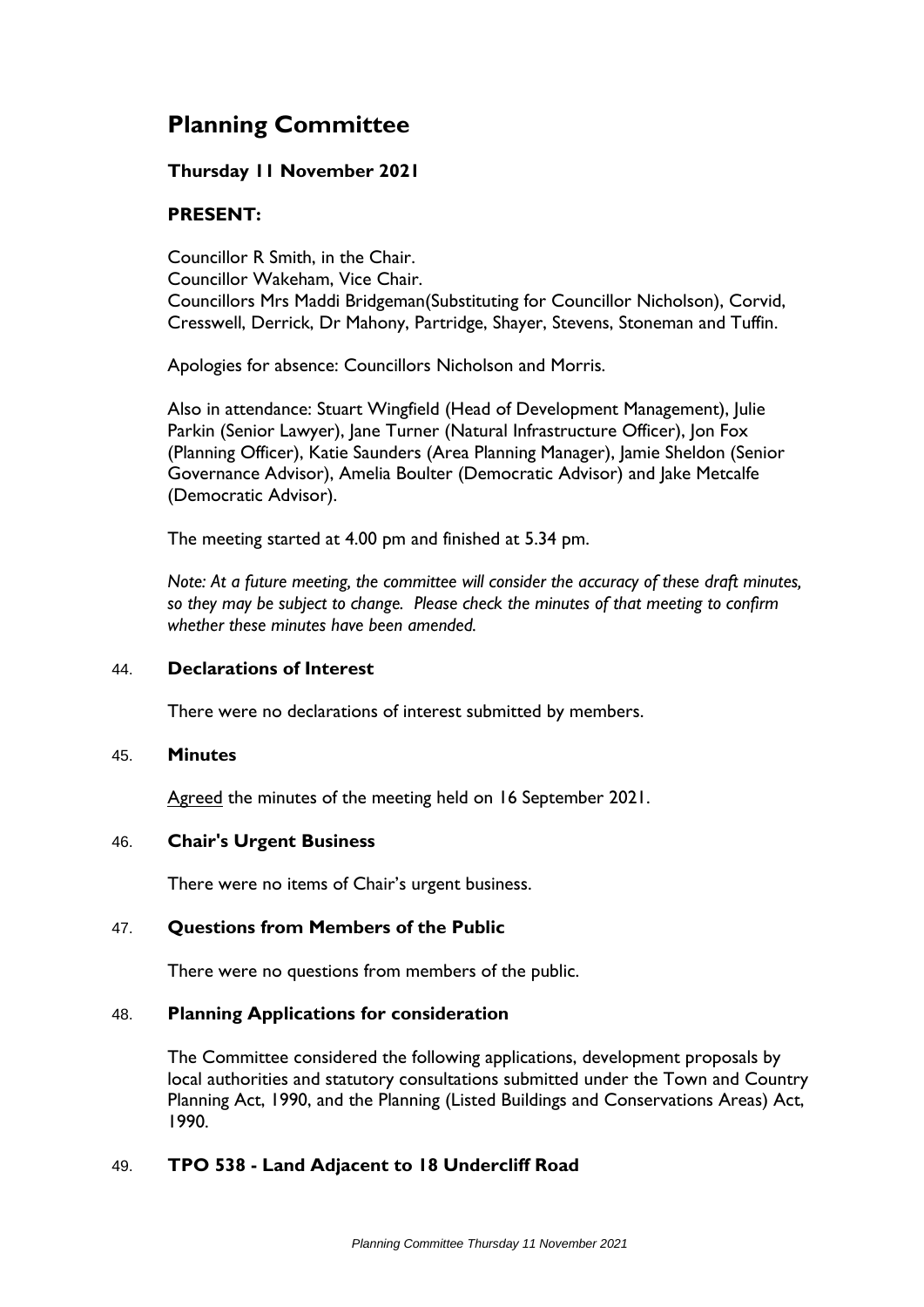TPO 538 – Land Adjacent to 18 Undercliff Road Decision: Confirmed TPO 536 without modifications.

> (The Committee heard from Jon Kiely, Objector). (The Committee heard from Mr Gough-Allen, Supporter)

## 50. **Hamoaze House, George Street, Mount Wise, Plymouth, PL1 4JQ-21/01663/FUL**

Mr Mark Bignell Decision: GRANTED conditionally.

> (The Committee heard a written statement from Councillor Dr Cree, Ward Councillor). (The Committee heard from Mr Bignell, Applicant) (A site visit took place on 10 November 2021)

## 51. **Hamoaze House, George Street, Mount Wise, Plymouth, PL1 4JQ - 21/01665/LBC**

Mr Mark Bignell Decision: GRANTED conditionally.

(A site visit took place on 10 November 2021)

## 52. **Morley Youth and Community Centre - 21/00722/FUL**

Plymouth City Council Decision: Granted conditionally.

(The committee heard from Councillor Mrs Pengelly in support of the applicant).

## 53. **Planning Enforcement**

The Committee noted the Planning Enforcement report.

## 54. **Planning Application Decisions Issued**

The Committee noted the report from the Service Director for Strategic Planning and Infrastructure on decisions issued since the last meeting.